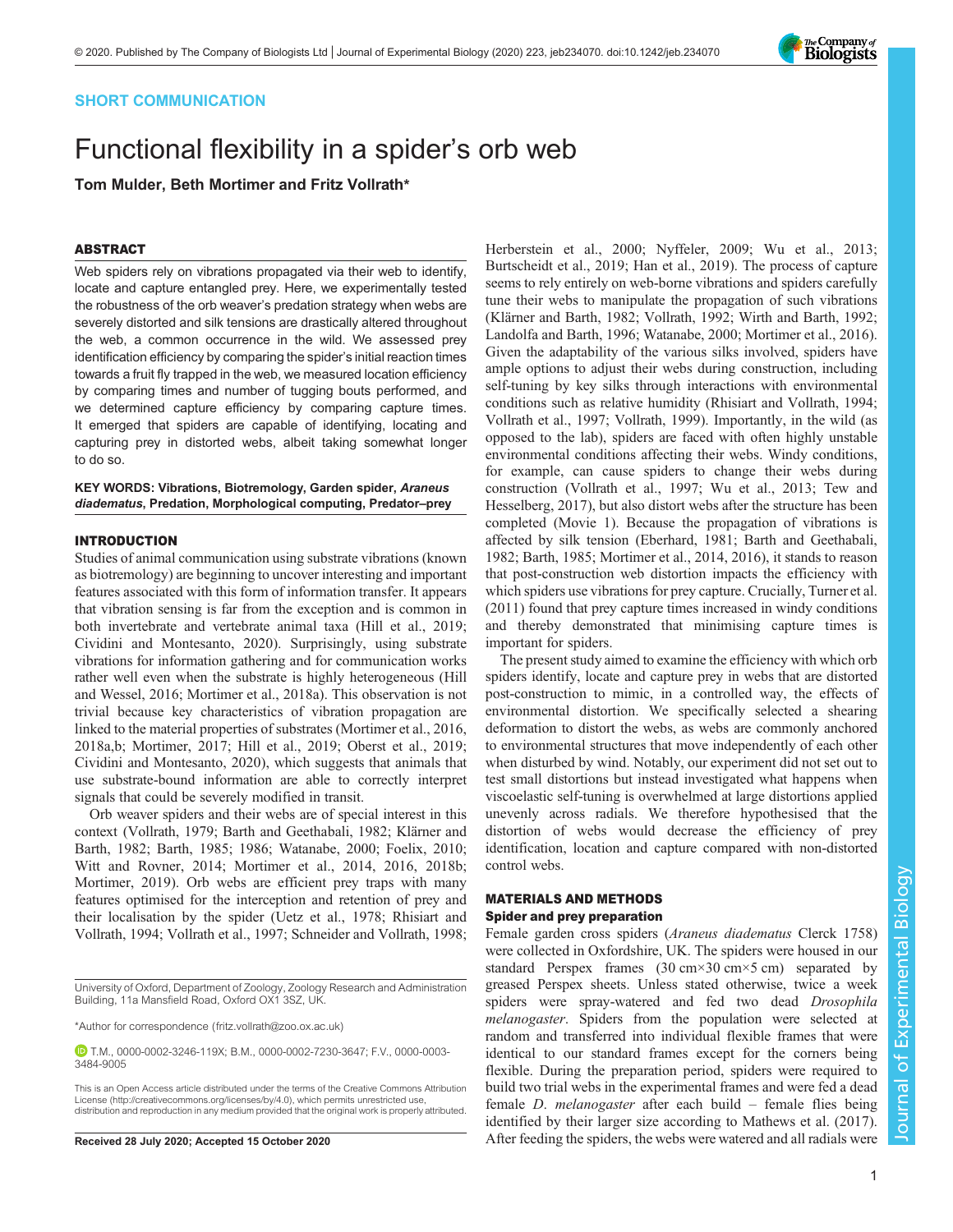<span id="page-1-0"></span>broken except one radial north and south of the hub. Individuals that constructed webs on two consecutive days were subsequently used for experiments.

For the experiments, live female *D. melanogaster* were caught from a stock population in individual Eppendorf tubes and placed on ice for 30 s immediately prior to the actual experiment. This ensured they were motionless when placed in the web but regained mobility when warming up to room temperature. Flies were handled by the wing with tweezers and dipped in water to improve adherence [\(Sahni et al., 2010\)](#page-4-0), and frames were tapped by hand to ensure spiders did not notice prey placement.

## Experimental procedure

The flexibility of the frame allowed us to shear a web from the control into the treatment position with the result that tensions in the web were visibly distorted (Fig. 1A,B). Tension changes were not characterised directly because it was impossible to measure tension in individual radials without damaging the web prior to the experiment.

Over a 4 day experimentation period, we aimed to record 8 videos per spider, i.e. one control run and one treatment run per day. The effect of tension history due to run order (1st or 2nd on a given day) was statistically controlled (outlined below) and tension history was deleted between days as spiders built new webs. After a flexible frame was positioned on the distorter for the first run of the day, spiders were allowed to settle for 5 min before a motionless prey was placed in the web. Prey were placed east and west of the hub because the vertical symmetry in webs should cause tension changes to be approximately equal (Fig. 1B). We note that prey placement in the web corners may test for more extreme distortions while our approach tests for average distortions. Moreover, prey placement east and west of the hub rather than in the corners removes the effect of prey location on travel times as the travel speeds east and west are equal and fall between those in the upward (slower) and downward (faster) direction ([Rhisiart and Vollrath,](#page-4-0) [1994](#page-4-0)). Distances between spider and prey were not recorded or actively altered. While distances varied from ∼3 to 7 cm between webs, placement distances of the two prey per web were kept as similar as possible.

After the spider captured the first prey, the frame was repositioned from control to treatment or vice versa, and spiders were allowed to re-settle at the hub for 5 min before another prey was placed on the opposite side of the hub for the second run of the day. The 4 day experimentation period enabled us to obtain data for all combinations of frame state (control or treatment), run order (1st or 2nd) and prey position (east or west).

#### Measurements

All trials were filmed at 180 frames s<sup>-1</sup> (Panasonic LUMIX GH5 digital camera, and a Nikon AF NIKKOR 50 mm lens). Four measurements were obtained from the resulting videos (5.5 ms resolution) to assess the efficiency with which spiders identified, located and captured prey in control and treatment webs. The spider's reaction time, i.e. the time difference between the prey's first movement and the spider's orientation response towards the prey, allowed us to calculate prey identification efficiency. Prey location efficiency was measured by the effort it took the spider to locate the prey and the time it took; location time is the span between the spider beginning its orientation and starting its dash towards the prey, while we calculated the spider's effort by the number of radial tugging bouts performed. Tugging bouts generally consisted of approximately 2–3 radial tugs in rapid succession that arguably formed one continuous action. Tugging bouts were clearly separated by temporal pauses and were more suitable for counting than single tugs. Lastly, prey capture efficiency was measured by the span between the start of the dash and the spider touching the fly with at least one leg.

# Statistical modelling

The response data were analysed with mixed models [\(Davies and](#page-3-0) [Gray, 2015](#page-3-0)) to assess the effect of frame state (control versus treatment, Fig. 1A) on each of the four measures. The continuous reaction time, location time and capture time data were analysed with linear mixed models (LMMs) with Gaussian error distribution. These data were log-transformed to attain approximately normal data distribution. Histograms of the log-transformed reaction time (LRT), location time (LLT) and capture time (LCT) data demonstrated sufficient normality for LMM analysis. Counts of

Fig. 1. Orb web distortion treatment and theoretical tension changes. (A) Magnets (black blocks) secured frames to metal strips on the distorter (grey strips). The distorter holds the web squarely (control) or sheared 30 deg to the right (treatment). Webs were repositioned slowly from one static position to the other (over ∼30 s) to avoid radial tearing. (B) Shearing a web moved the SE and NW corners closer, and the NE and SW corners further away from the hub (thick central circle) as indicated by the arrows (N, north; E, east; S, south; W, west). In treatment webs, radial tensions in the SE and NW corners were reduced (dark grey shading) whilst radial tensions in the NE and SW corners were increased (light grey shading). See [Fig. S1](https://jeb.biologists.org/lookup/doi/10.1242/jeb.234070.supplemental) for a photographed web in a flexible frame in the control and treatment position.

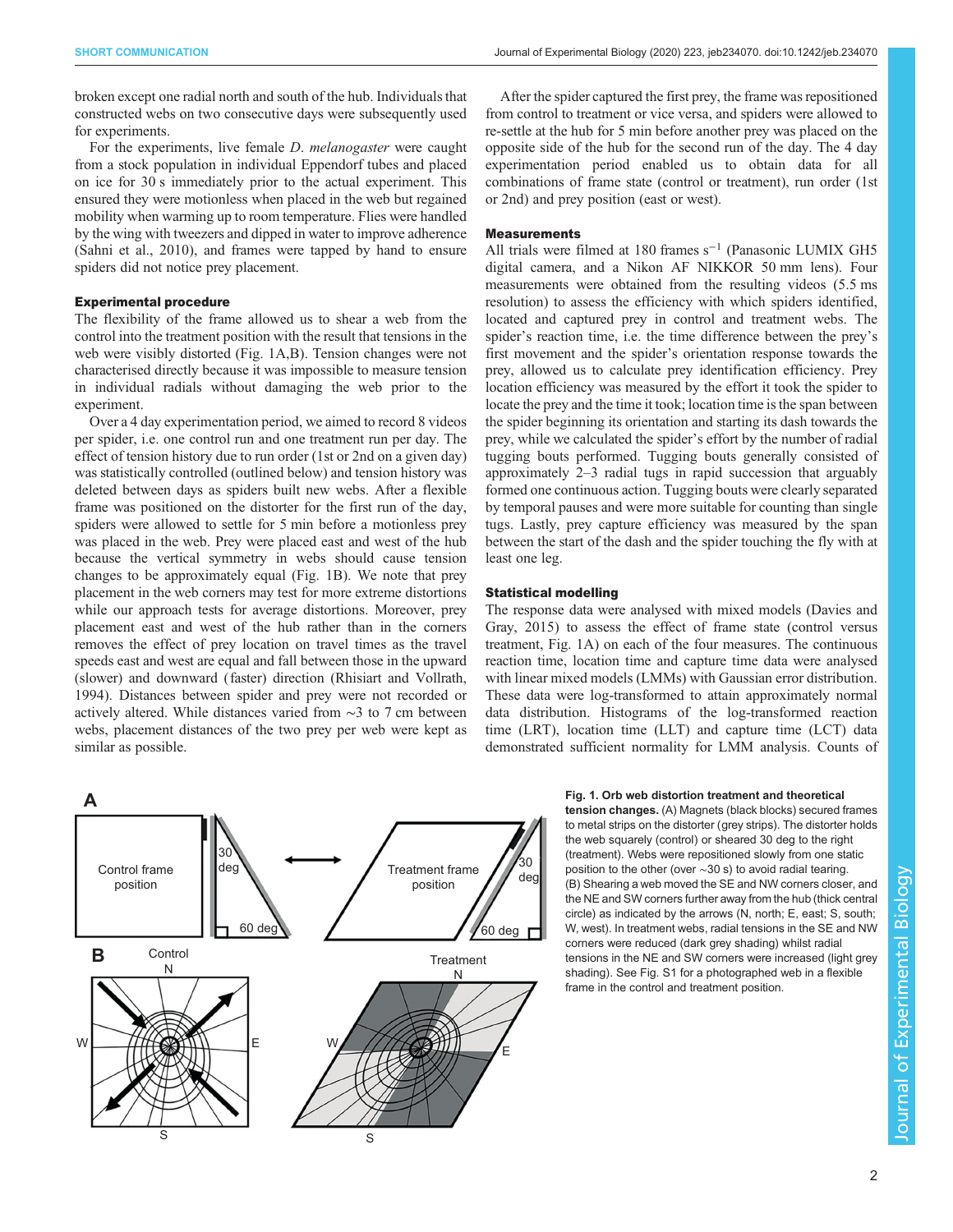<span id="page-2-0"></span>tugging bouts were analysed with a generalised linear mixed model (GLMM) with Poisson error distribution [\(Berk and MacDonald,](#page-3-0) [2008](#page-3-0); [Thomas, 2017\)](#page-4-0). Poisson GLMMs do not require normally distributed data ([Thomas, 2017](#page-4-0)).

In all models, the frame state (control or treatment) was specified as a fixed effect, and spider ID and run order (1st or 2nd run on a given day) were specified as random effects. Spider ID adjusted for pseudoreplication caused by multiple measurements obtained from one individual, whilst run order controlled for any effects of data collection order and tension history on one day. Day order (days 1–4) and prey position relative to the hub (east or west) were not included in models because they were controlled for experimentally and boxplots did not indicate a significant effect of either variable [\(Fig. S2\)](https://jeb.biologists.org/lookup/doi/10.1242/jeb.234070.supplemental). The final models thus examined whether each measurement (a–d) was affected by frame state when adjusted for variation observed due to run order and any natural variation that may exist between individuals.

The LRT, LLT and LCT LMMs were validated by Q–Q plots, histograms and Shapiro–Wilk tests, which demonstrated that the residuals were normally distributed  $(W=0.98, P=0.53; W=0.98,$  $P=0.50$ ;  $W=0.96$ ,  $P=0.13$ , respectively). The final LLT and LCT models were overfitted when including both random effects (spider ID and run order). Overfitting occurs when a model is not optimally parsimonious ([Hawkins, 2004](#page-3-0)). However, the random effect variables did not qualitatively affect the outcomes [\(Table S1\)](https://jeb.biologists.org/lookup/doi/10.1242/jeb.234070.supplemental). As opted for in previous studies (e.g. [Mulder et al., 2020](#page-4-0)), we elected to accurately represent our experimental design throughout our statistical analysis and retained the random effects in all models despite overfitting. While normality of residuals is not an assumption of Poisson GLMMs, the tugging bout GLMM was assessed for overdispersion, as per the methods in [Thomas \(2017\).](#page-4-0)

 $30^{\circ}$  **A**  $6^{\circ}$  **B** 6 5 Mean reaction time (s) Mean reaction time (s) Mean location time (s) Mean location time (s) 4 20 3 2 10 5 1  $0^{\cdot}$ 0 Control Treatment Control Treatment Frame state **C**  $*$   $20 - D$ 8  $2.0 -$ Mean no. tugging bouts Mean no. tugging bouts Mean location time (s) Mean location time (s) 1.5 6 4 1.0 2 0.5 0 0 Control Treatment Control Treatment Frame state

Overdispersion occurs when there is greater variability in the data than predicted by a Poisson GL(M)M [\(Berk and MacDonald, 2008\)](#page-3-0). No significant overdispersion was found (ratio=1.08,  $P=0.33$ ). The assumptions for all models were met.

# RESULTS AND DISCUSSION

All our A. diadematus performed the standard actions of orientation, radial tugging and dashing towards the fruit fly; an example of a spider capturing its prey is provided in [Movie 2.](http://movie.biologists.com/video/10.1242/jeb.234070/video-2)

#### Sample sizes

On 51 occasions, spiders successfully identified prey, performed tugging bouts and initiated their dash to prey. However, on one occasion a spider completely stopped before reaching the prey, and on two occasions the fly escaped the web just before the spider reached it. Thus, for reaction times, location times and tugging bouts, the sample size was  $n=51$  ( $n_{\text{treatment}}=23$ ,  $n_{\text{control}}=28$ ) and for capture times the sample size was  $n=48$  ( $n_{\text{treatment}}=21$ ,  $n_{\text{control}}=27$ ). See [Table S2](https://jeb.biologists.org/lookup/doi/10.1242/jeb.234070.supplemental) for the number of runs completed per spider per measurement. Lastly, on two occasions in treatment webs, the spider dashed in slightly the wrong direction along a radial not adjacent to the prey, but this was no reason for exclusion from the data as prey were ultimately captured.

### Model results

Reaction times by spiders in control webs and treatment webs did not differ significantly  $(n=11 \text{ spiders}, d.f.=40.2, t=0.89, P=0.37;$ Fig. 2A). However, location times by spiders in treatment webs were significantly longer than in control webs  $(n=11 \text{ spiders}, d.f.=42.9)$ ,  $t=2.29$ ,  $P=0.03$ ; Fig. 2B). The number of tugging bouts performed in treatment webs was likewise significantly higher than in control

> Fig. 2. Orb weaver mean reaction times, location times, number of tugging bouts and capture times in control and sheared treatment webs. (A) Time difference between when the prey first moves and the moment the spider starts its orientation towards the prey. (B) Time difference between when the spider first starts its orientation and the moment the spider starts its dash towards the prey. (C) The number of radial tugging bouts performed by the spider. (D) The time difference between when the spider starts the dash and the moment it reaches the prey with one leg. Plotted values (means±s.e.) were calculated from back-transformed (exponentiated) model outputs. n=11 spiders; in A–C:  $n_{\text{treatment}}$ =23,  $n_{\text{control}}$ =28; in D:  $n_{\text{treatment}}$ =21,  $n_{\text{control}}$ =27. \*Significant difference (P<0.05).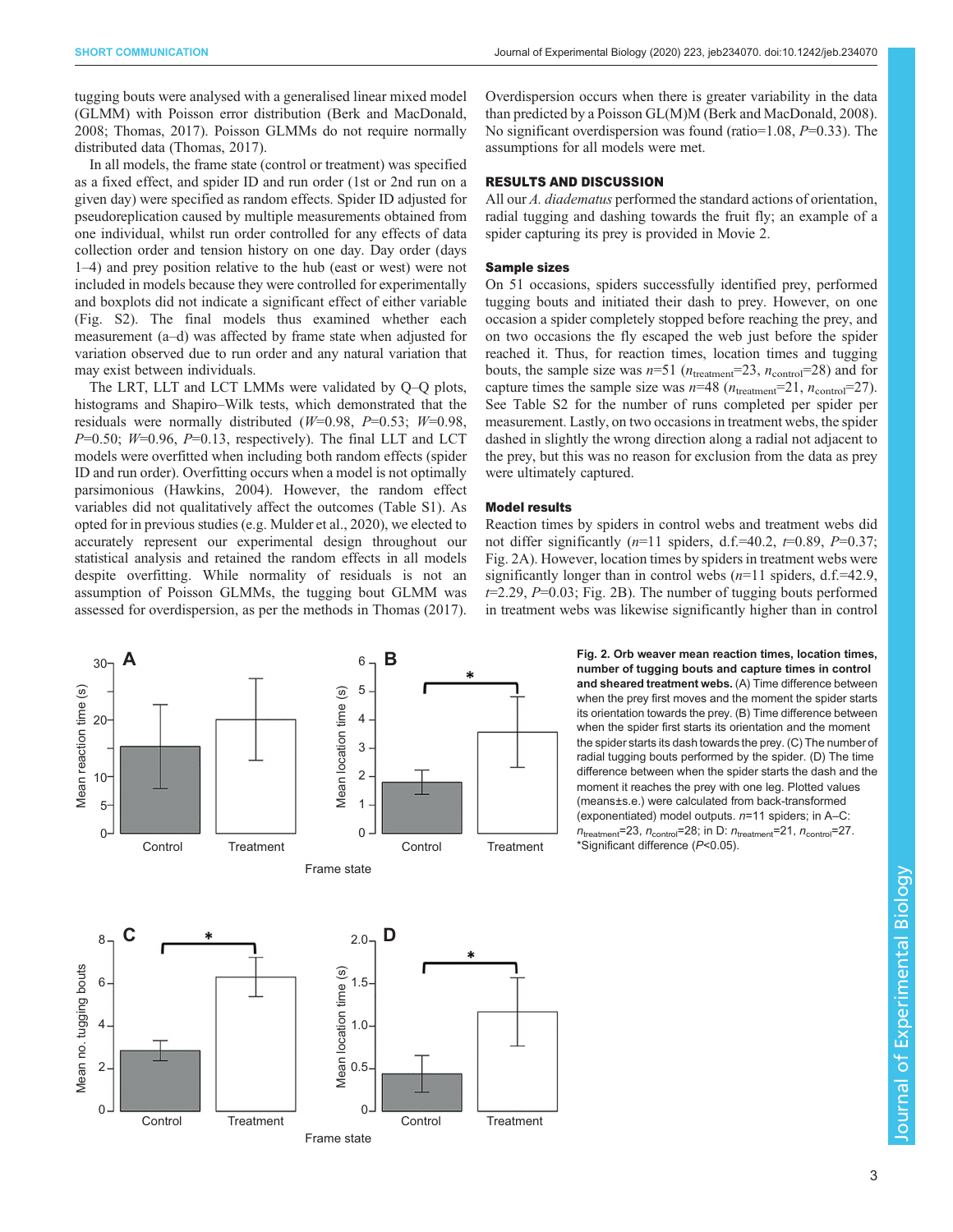<span id="page-3-0"></span>webs  $(n=11 \text{ spiders}, z=5.83, P<0.005; Fig. 2C)$  $(n=11 \text{ spiders}, z=5.83, P<0.005; Fig. 2C)$  $(n=11 \text{ spiders}, z=5.83, P<0.005; Fig. 2C)$ . Lastly, capture times were significantly longer in treatment webs than in control webs  $(n=11 \text{ spiders}, t=3.30, P<0.005; Fig. 2D)$  $(n=11 \text{ spiders}, t=3.30, P<0.005; Fig. 2D)$  $(n=11 \text{ spiders}, t=3.30, P<0.005; Fig. 2D)$ .

These results partly reject our hypothesis; spiders identified prey equally quickly in both web types but took longer to locate prey, performed more radial tugs and took longer to reach prey in distorted treatment webs [\(Fig. 2](#page-2-0)). We note that spider web silks under higher tension have increased speed and amplitude of both transverse and longitudinal waves (Frohlich and Buskirk, 1982; [Mortimer et al., 2014, 2016\)](#page-4-0). Our treatment altered the tension [\(Fig. 1](#page-1-0)B) and therefore changed the propagation speed and relative amplitude of waves in different radials, with minimal effect on the frequency of propagating waves ([Mortimer et al., 2014\)](#page-4-0).

Our observations suggest the following. The time it takes a spider to identify a prey depends on (i) the propagation speed of vibrations through the web and (ii) the processing speed of the spider, with identification happening at some threshold value that combines both frequency and amplitude of a vibration ([Klärner and Barth, 1982\)](#page-4-0). Our treatment was unlikely to affect reaction times ([Fig. 2](#page-2-0)A) as the effect of changed tensions on propagation speed was probably below this threshold, i.e. too small to make a difference to the spider's sensory perception ([Mortimer et al., 2018b\)](#page-4-0). Such sensory thresholds probably differ between species, as another spider (Octonoba sybotides) responds more quickly to small prey in webs with increased tensions [\(Watanabe, 2000](#page-4-0)).

We may assume that the spider orientates towards a prey by (i) comparing the difference in longitudinal wave amplitude perceived via different radials and (ii) estimating the distance to a prey from the ratio of peak transverse wave amplitudes perceived via different radials ([Landolfa and Barth, 1996](#page-4-0); [Mortimer et al., 2018b](#page-4-0); [2019](#page-4-0); [Mortimer, 2019](#page-4-0)). Our treatment would have directly compromised these inter-radial amplitude comparisons for orientation and distance estimation, leading to increased location times [\(Fig. 2B](#page-2-0)).

Positional information from radial tugging is likely to come from 'vibratory echoes' and standing waves caused by entangled prey [\(Wirth and Barth, 1992](#page-4-0); [Landolfa and Barth, 1996; Mortimer et al.,](#page-4-0) [2014](#page-4-0)). Distorted frequencies and echoes in treatment webs would affect the information gathered by a tugging bout, requiring more bouts to pinpoint the prey's location [\(Fig. 2](#page-2-0)C). Performing additional bouts takes extra time, which would have added further to location times ([Fig. 2](#page-2-0)B).

Spiders generally approached prey by climbing along radials directly adjacent to the prey. Altered radial tensions may simply have made it more difficult for spiders to climb to prey and thus increased capture times [\(Fig. 2C](#page-2-0)). Alternatively, spiders in treatment webs may also have performed more small tugs on their way to prey, which would slow the speed of travel. It could be argued, and investigated in a field study, that spiders may target prey preferentially in moments when a web is not distorted (in the wild by a gust of wind) in order to shorten travel time to optimise prey capture efficiency while at the same time minimising their own risk of predation by a bird.

To conclude, our semi-natural environment where webs were not fixed in position but were distorted regularly, negatively affects both prey location and subduction. However, this effect was rather small, considering the major distortion of the tension landscape that is considered so important for a haptic spider. This is not really surprising in a unit (spider and web) that has evolved over millennia, in a life–dinner arms race with its prey in a natural environment that contains contorting variables like wind and swaying anchor lines. However that might be, our study suggests that further examination of spider webs in the wild might be necessary to better understand

the orb web's fundamental function as a platform for information transfer. We predict that comprehensive distortion-based biotremology research of spider webs and other study systems is likely to demonstrate that the use of substrate vibrations for information transfer is much more sophisticated than initially thought. Outcomes will have implications not only for our understanding of vibration-dependent animal behaviour but also for engineers developing bioinspired vibration sensors.

#### Acknowledgements

We thank the Leverhulme Trust for funding and Lucas Wilkins for loaning the spiders. F.V. and B.M. thank the Bio-Robotics Hauser Team of Bristol University for inspiring discussions and T.M. also thanks Thomas Miller for discussions and comments.

#### Competing interests

The authors declare no competing or financial interests.

#### Author contributions

Conceptualization: T.M., F.V.; Methodology: T.M., B.M., F.V.; Validation: B.M., F.V.; Formal analysis: T.M.; Investigation: T.M.; Resources: F.V.; Writing - original draft: T.M., B.M., F.V.; Writing - review & editing: T.M., B.M., F.V.; Visualization: T.M.; Supervision: B.M., F.V.; Project administration: F.V.; Funding acquisition: F.V.

#### Funding

This work was funded by the Leverhulme Trust (Grant ID: RPG-2016-345). B.M. thanks the Department of Zoology University of Oxford and the Royal Society for funding. Open access funding provided by University of Oxford. Deposited in PMC for immediate release.

#### Supplementary information

Supplementary information available online at <https://jeb.biologists.org/lookup/doi/10.1242/jeb.234070.supplemental>

#### References

- Barth, F. G. (1985). Neuroethology of the spider vibration sense. In Neurobiology of Arachnids (ed. F. G. Barth). Springer. [https://doi.org/10.1007/978-3-642-70348-](https://doi.org/10.1007/978-3-642-70348-5_11) [5\\_11](https://doi.org/10.1007/978-3-642-70348-5_11).
- Barth, F. G. [\(1986\). Vibrationssinn und vibratorische Umwelt von Spinnen.](https://doi.org/10.1007/BF00368159) Naturwissenschaften 73[, 519-530. doi:10.1007/BF00368159](https://doi.org/10.1007/BF00368159)
- Barth, F. G. and Geethabali[. \(1982\). Spider vibration receptors: threshold curves of](https://doi.org/10.1007/BF00619124) [individual slits in the metatarsal lyriform organ.](https://doi.org/10.1007/BF00619124) J. Comp. Physiol. 148, 175-185. [doi:10.1007/BF00619124](https://doi.org/10.1007/BF00619124)
- Berk, R. and MacDonald, J. M. [\(2008\). Overdispersion and poisson regression.](https://doi.org/10.1007/s10940-008-9048-4) J. Quant. Criminol. 24[, 269-284. doi:10.1007/s10940-008-9048-4](https://doi.org/10.1007/s10940-008-9048-4)
- [Burtscheidt, J., Claus, M. and Dempe, S.](https://doi.org/10.1137/19M1262322) (2019). Detecting a prey in a spider orb web. SIAM J. Appl. Math. 30[, 377-406.doi:10.1137/19M1262322](https://doi.org/10.1137/19M1262322)
- Cividini, S. and Montesanto, G. [\(2020\). Biotremology in arthropods.](https://doi.org/10.3758/s13420-020-00428-3) Learn. Behav. 48[, 281-300. doi:10.3758/s13420-020-00428-3](https://doi.org/10.3758/s13420-020-00428-3)
- [Davies, G. M. and Gray, A.](https://doi.org/10.1002/ece3.1782) (2015). Don't let spurious accusations of [pseudoreplication limit our ability to learn from natural experiments \(and other](https://doi.org/10.1002/ece3.1782) [messy kinds of ecological monitoring\).](https://doi.org/10.1002/ece3.1782) Ecol. Evol. 5, 5295-5304. doi:10.1002/ [ece3.1782](https://doi.org/10.1002/ece3.1782)
- Eberhard, W. G. (1981). Construction behaviour and the distribution of tensions in orb webs. Bull. Br. Arachnol. Soc. 5, 189-204.
- Foelix, R. F. (2010). Biology of Spiders, 3rd edn. Oxford: University Press.
- Frohlich, C. and Buskirk, R. E. [\(1982\). Transmission and attenuation of vibration in](https://doi.org/10.1016/0022-5193(82)90284-3) orb spider webs. J. Theor. Biol. 95[, 13-36. doi:10.1016/0022-5193\(82\)90284-3](https://doi.org/10.1016/0022-5193(82)90284-3)
- [Han, S. I., Astley, H. C., Maksuta, D. D. and Blackledge, T. A.](https://doi.org/10.1073/pnas.1821419116) (2019). External [power amplification drives prey capture in a spider web.](https://doi.org/10.1073/pnas.1821419116) Proc. Natl. Acad. Sci. USA 116[, 12060-12065. doi:10.1073/pnas.1821419116](https://doi.org/10.1073/pnas.1821419116)
- Hawkins, D. M. [\(2004\). The problem of overfitting.](https://doi.org/10.1021/ci0342472) J. Chem. Inf. Comput. Sci. 44, [1-12. doi:10.1021/ci0342472](https://doi.org/10.1021/ci0342472)
- [Herberstein, M. E., Craig, C. L., Coddington, J. A. and Elgar, M. A.](https://doi.org/10.1111/j.1469-185X.2000.tb00056.x) (2000). The [functional significance of silk decorations of orb-web spiders: a critical review of](https://doi.org/10.1111/j.1469-185X.2000.tb00056.x) the empirical evidence. Biol. Rev. 75[, 649-669.doi:10.1111/j.1469-185X.2000.](https://doi.org/10.1111/j.1469-185X.2000.tb00056.x) [tb00056.x](https://doi.org/10.1111/j.1469-185X.2000.tb00056.x)
- [Hill, P. S. M. and Wessel, A.](https://doi.org/10.1016/j.cub.2016.01.054) (2016). Biotremology. Curr. Biol. 26, R187-R191. [doi:10.1016/j.cub.2016.01.054](https://doi.org/10.1016/j.cub.2016.01.054)
- Hill, P. S. M., Virant-Doberlet, M. and Wessel, A. (2019). What is biotremology? In Biotremology: Studying Vibrational Behavior (P. S. M. Hill, R. Lakes-Harlan, V. Mazzoni, P. M. Narins, M. Virant-Doberlet and A. Wessel), pp. 15-25. Cham: Springer.<https://doi.org/10.1007/978-3-030-22293-2>